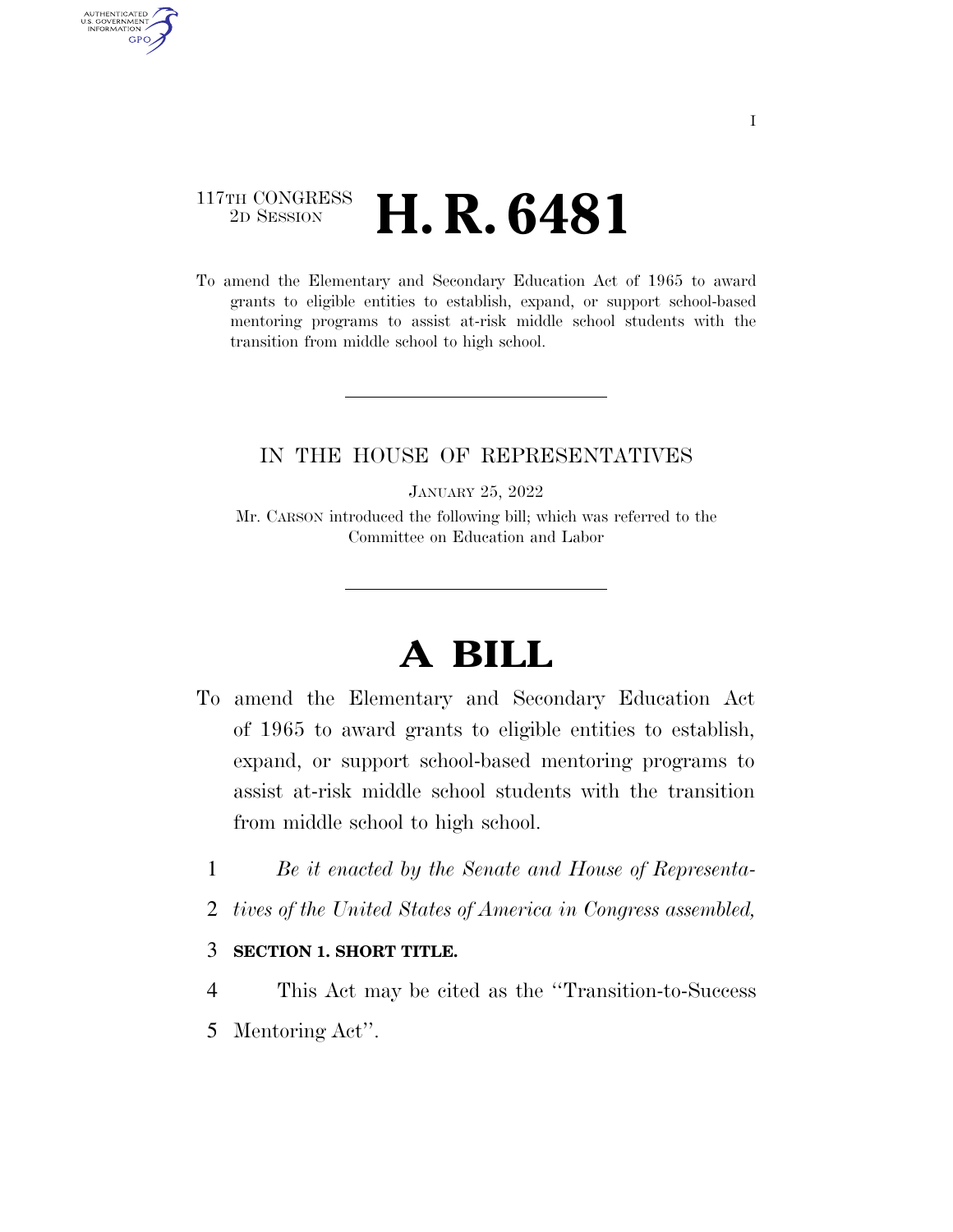#### **SEC. 2. TRANSITION-TO-SUCCESS MENTORING PROGRAM.**

 (a) AUTHORIZATION OF APPROPRIATIONS.—Section 1002(d) of the Elementary and Secondary Education Act of 1965 (20 U.S.C. 6553) is amended to read as follows: ''(d) PREVENTION AND INTERVENTION PROGRAMS FOR CHILDREN AND YOUTH WHO ARE NEGLECTED, DE- LINQUENT, OR AT-RISK.—There are authorized to be ap- propriated to carry out the activities described in part D, \$50,000,000 for fiscal year 2023 and such sums as may be necessary for each succeeding fiscal year.''.

 (b) TRANSITION-TO-SUCCESS MENTORING PRO- GRAM.—Part D of title I of such Act (20 U.S.C. 6421 et seq.) is amended by adding at the end the following:

## **''Subpart 4—Transition-to-Success Mentoring**

#### **Program**

 **''SEC. 1441. TRANSITION-TO-SUCCESS MENTORING PRO-GRAM.** 

18 "(a) In GENERAL.—From the amounts appropriated to carry out this section, the Secretary shall award grants to eligible entities to establish, expand, or support school- based mentoring programs to assist eligible students with the transition from middle school to high school.

 ''(b) APPLICATION.—To receive a grant under this section, an eligible entity shall submit an application to the Secretary at such time, in such manner, and con-taining such information as the Secretary may require.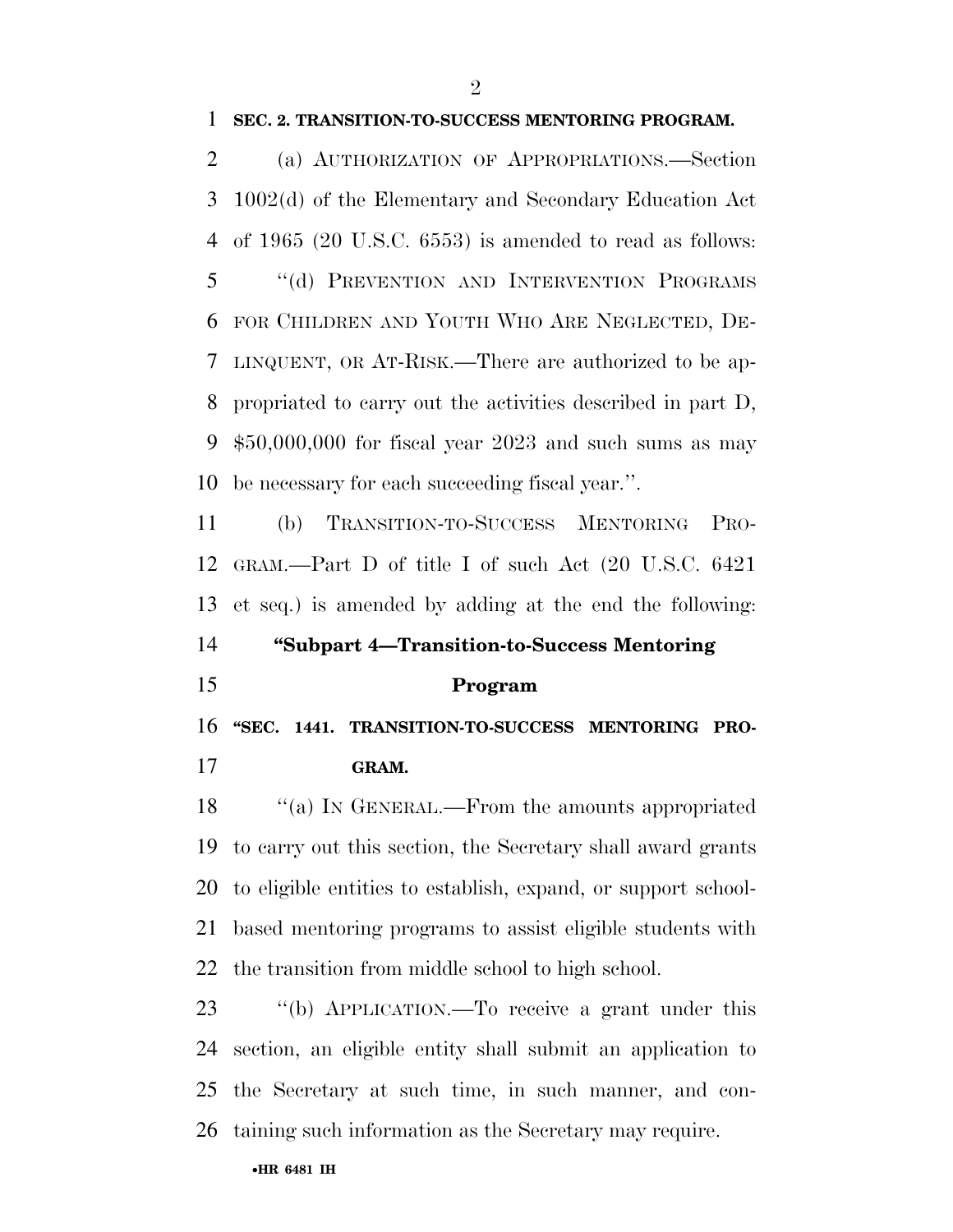| $\mathbf{1}$   | $``(e)$ USES OF FUNDS.—                               |
|----------------|-------------------------------------------------------|
| $\overline{2}$ | "(1) REQUIRED USES OF FUNDS.—An eligible              |
| 3              | entity that receives a grant under this section shall |
| $\overline{4}$ | use the grant funds to establish a mentoring pro-     |
| 5              | gram, or to expand or provide technical support to    |
| 6              | an existing mentoring program, in all middle schools  |
| 7              | served by the entity, under which each eligible stu-  |
| 8              | dent is assigned to a success coach who—              |
| 9              | "(A) creates a plan for success for the stu-          |
| 10             | dent that—                                            |
| 11             | "(i) is created with the student, men-                |
| 12             | tor, relevant school staff (such as a teacher         |
| 13             | or school counselor), and parents of the              |
| 14             | student;                                              |
| 15             | "(ii) includes, for each academic year,               |
| 16             | the student's academic, personal, college,            |
| 17             | and career exploration goals, and a strat-            |
| 18             | egy on how to accomplish such goals;                  |
| 19             | ``(iii)<br>identifies<br>the<br>student's             |
| <b>20</b>      | strengths, areas for improvement, and aca-            |
| 21             | demic progress; and                                   |
| 22             | "(iv) includes a plan to educate and                  |
| 23             | support the student's college or career ex-           |
| 24             | ploration goals;                                      |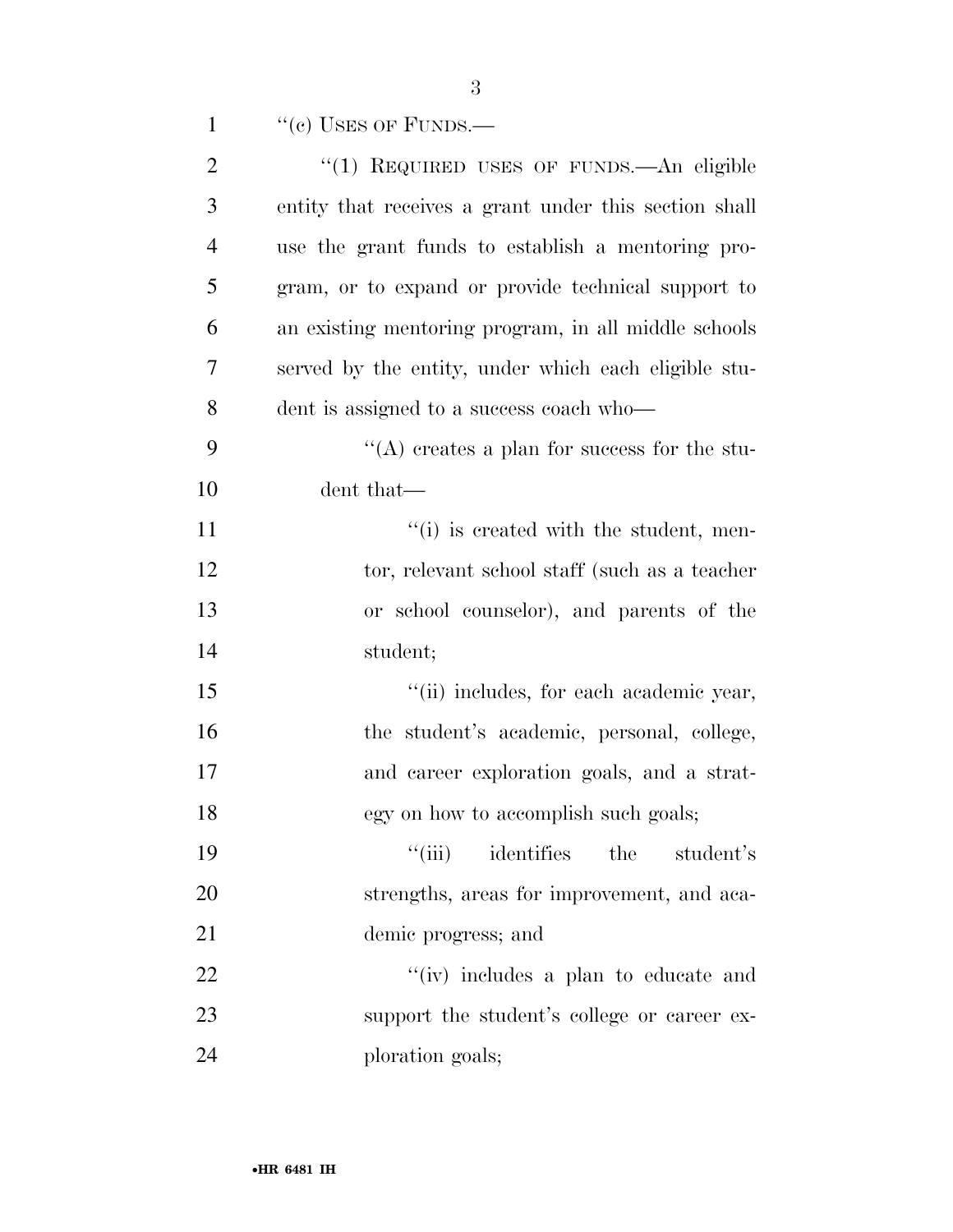| $\mathbf{1}$   | "(B) enters into a signed, written agree-         |
|----------------|---------------------------------------------------|
| $\overline{2}$ | ment with the parents of the student that de-     |
| 3              | scribes how the parents should assist the stu-    |
| $\overline{4}$ | dent in carrying out the plan for success;        |
| 5              | $\lq\lq (C)$ meets with the student at least once |
| 6              | per month to-                                     |
| $\tau$         | "(i) assist the student in achieving the          |
| 8              | goals under the plan for success;                 |
| 9              | "(ii) identify the student's academic             |
| 10             | areas for improvement;                            |
| 11             | "(iii) connect the student with the               |
| 12             | tools and resources necessary to help im-         |
| 13             | prove the student's potential for academic        |
| 14             | success;                                          |
| 15             | "(iv) ensure the student's successful             |
| 16             | transition from middle school to high             |
| 17             | school by identifying opportunities to help       |
| 18             | the student develop a positive attitude to-       |
| 19             | ward school, improve classroom behavior,          |
| 20             | complete coursework, and socialize with           |
| 21             | peers; and                                        |
| 22             | $f'(v)$ in the case of a student with be-         |
| 23             | havioral issues, assist the student in behav-     |
| 24             | ior management techniques;                        |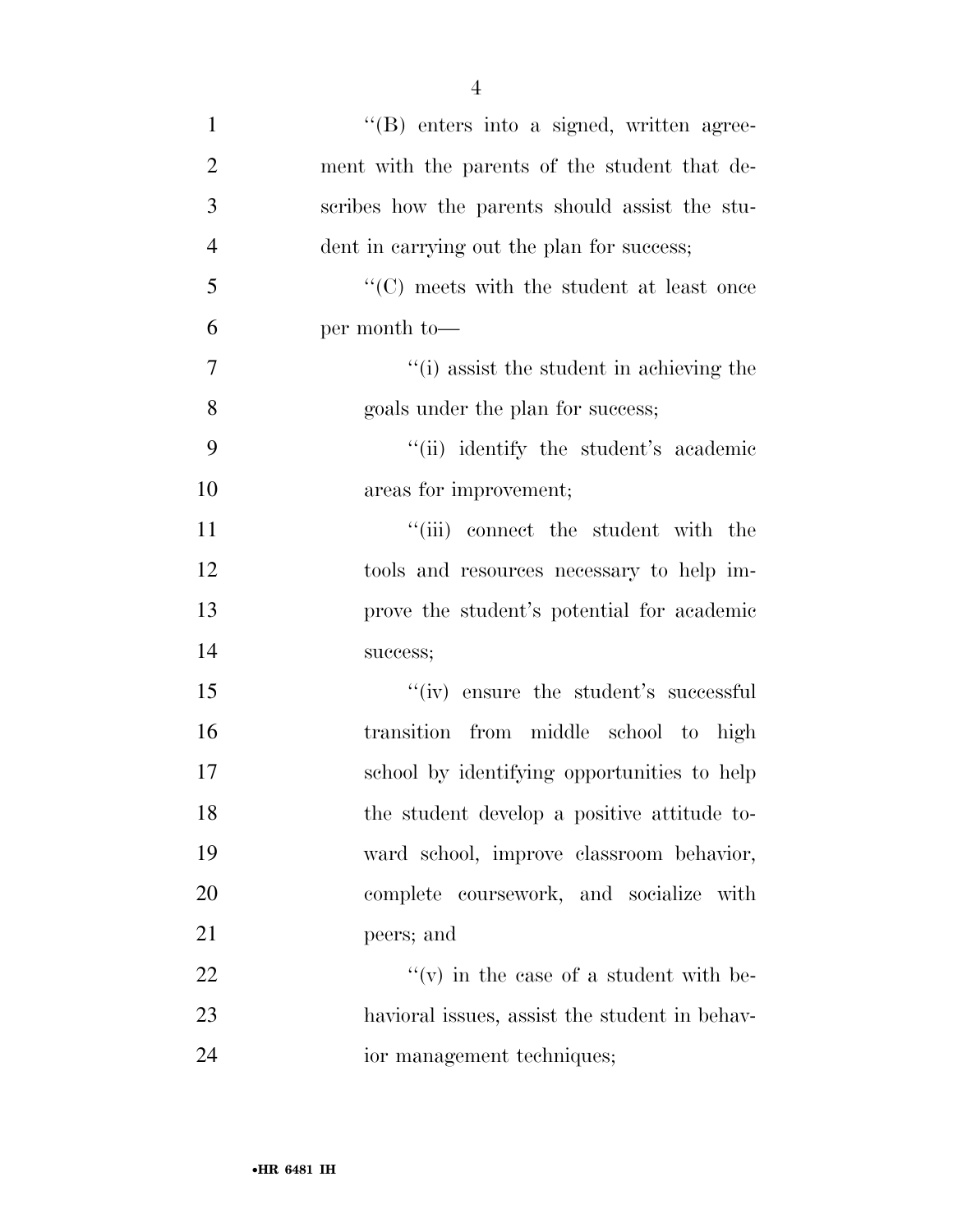| $\mathbf{1}$   | "(D) at least monthly, meets with the stu-          |
|----------------|-----------------------------------------------------|
| $\overline{2}$ | dent and the parents, teachers, or counselors of    |
|                |                                                     |
| 3              | the student to-                                     |
| $\overline{4}$ | "(i) evaluate the student's progress in             |
| 5              | achieving the goals under the plan for the          |
| 6              | current academic year; and                          |
| 7              | "(ii) revise or establish new goals for             |
| 8              | the next academic year; and                         |
| 9              | $\lq\lq$ (E) assists the student in exploring high- |
| 10             | er education and career exposure opportunities.     |
| 11             | "(2) AUTHORIZED USES OF FUNDS. An eligi-            |
| 12             | ble entity that receives a grant under this section |
| 13             | may use such funds to—                              |
| 14             | $\lq\lq$ develop and carry out a training pro-      |
| 15             | gram for success coaches;                           |
| 16             | "(B) pay for costs related to success coach         |
| 17             | and mentee participation in the program;            |
| 18             | $\lq\lq$ (C) hire staff to perform or support the   |
| 19             | program objectives;                                 |
| 20             | $\lq\lq$ (D) recruit, screen, and match new suc-    |
| 21             | cess coaches; and                                   |
| 22             | "(E) provide activities or programming              |
| 23             | with the purpose of engaging and connecting         |
| 24             | the student to the school community.                |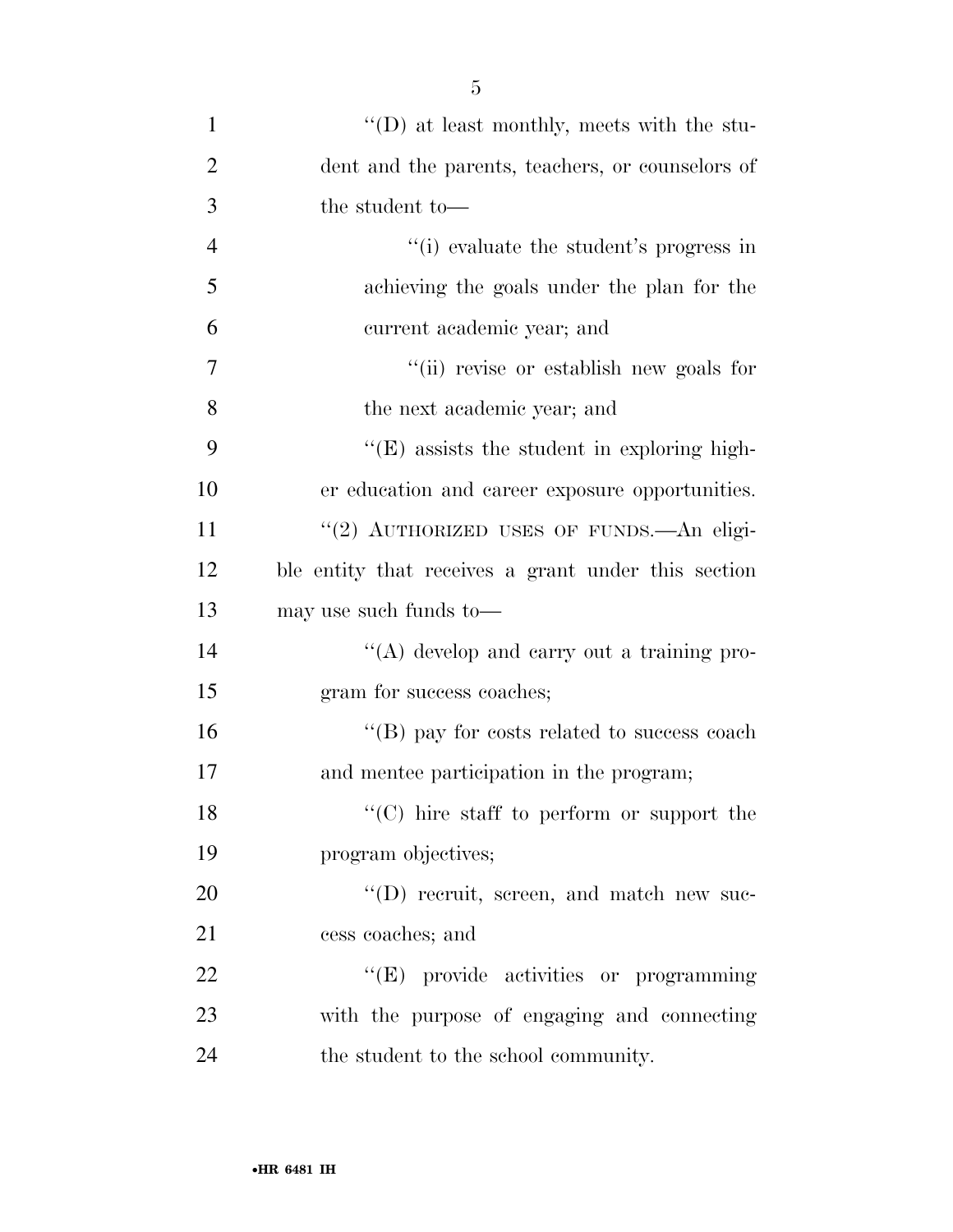| $\mathbf{1}$   | "(d) GRANT DURATION.—A grant under this section         |
|----------------|---------------------------------------------------------|
| 2              | shall be awarded for a period of not more than 5 years. |
| 3              | "(e) REPORTING REQUIREMENTS.—                           |
| $\overline{4}$ | "(1) ELIGIBLE ENTITIES.—An eligible entity              |
| 5              | receiving a grant under this section shall submit to    |
| 6              | the Secretary, at the end of each academic year dur-    |
| 7              | ing the grant period, a report that includes—           |
| 8              | $\lq\lq$ the number of students who partici-            |
| 9              | pated in the school-based mentoring program             |
| 10             | that was funded in whole or in part with the            |
| 11             | grant funds under this section;                         |
| 12             | $\lq\lq$ data on the academic achievement of            |
| 13             | such students;                                          |
| 14             | $\cdot$ (C) the number of contact hours between         |
| 15             | such students and their success coaches; and            |
| 16             | $\lq\lq$ (D) any other information that the Sec-        |
| 17             | retary may require to evaluate the success of           |
| 18             | the school-based mentoring program.                     |
| 19             | $``(2)$ SECRETARY.—                                     |
| 20             | "(A) INTERIM REPORT.—At the end of the                  |
| 21             | third fiscal year for which funds are made              |
| 22             | available to carry out this section, the Secretary      |
| 23             | shall submit to Congress an interim report on           |
| 24             | the success of the school-based mentoring pro-          |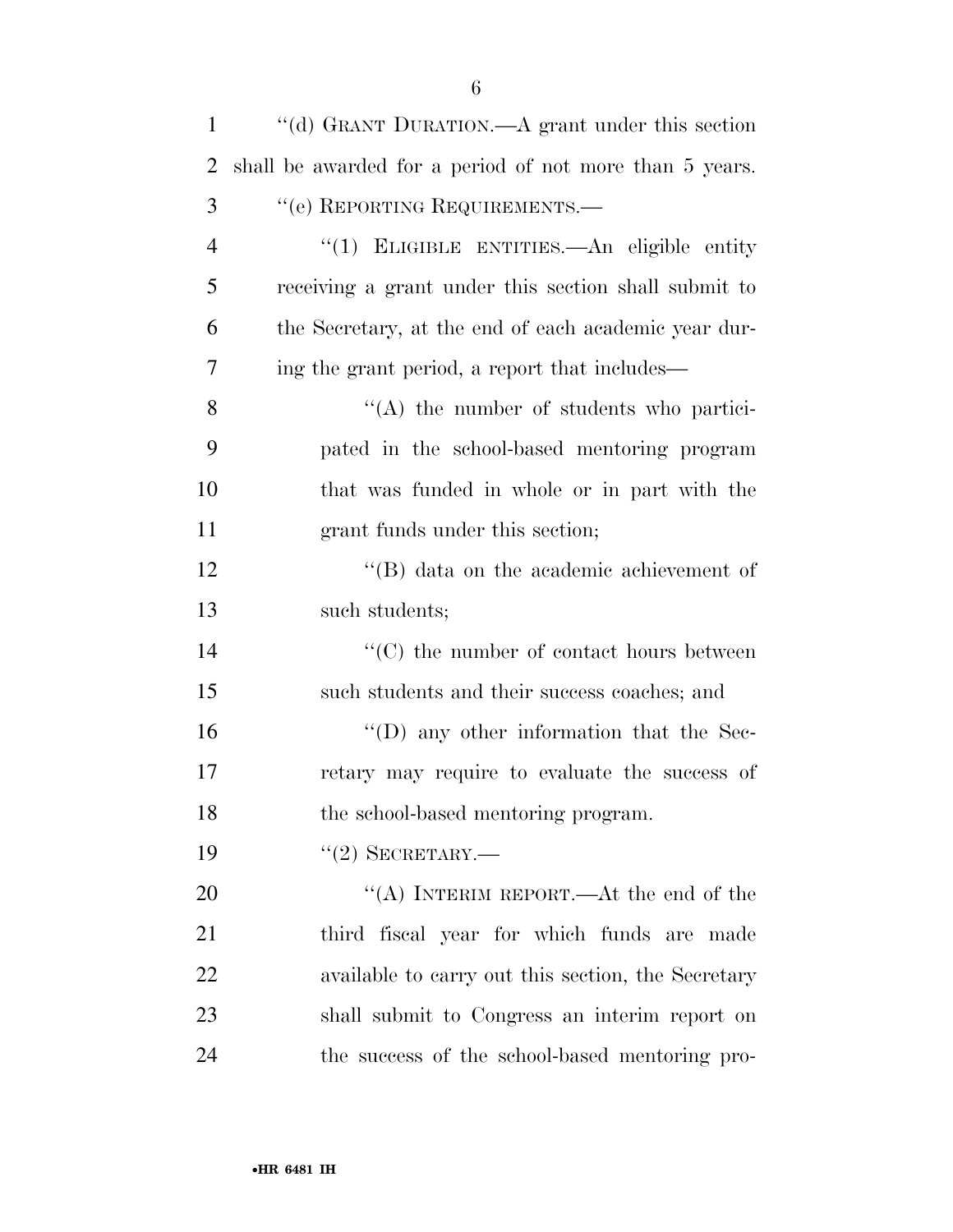| $\mathbf{1}$   | grams funded under this section that includes       |
|----------------|-----------------------------------------------------|
| $\overline{2}$ | the information received under paragraph (1).       |
| 3              | "(B) FINAL REPORT.—At the end of the                |
| $\overline{4}$ | fifth fiscal year for which funds are made avail-   |
| 5              | able to carry out this section, the Secretary       |
| 6              | shall submit to Congress a final report on the      |
| 7              | success of the school-based mentoring programs      |
| 8              | funded under this section that includes the in-     |
| 9              | formation received under paragraph (1).             |
| 10             | "(f) DEFINITIONS.—In this section:                  |
| 11             | "(1) $AT-RISK$ . The term 'at-risk' has<br>the      |
| 12             | meaning given such term in section 1432 of the Ele- |
| 13             | mentary and Secondary Education Act of 1965 (20     |
| 14             | U.S.C. 6472).                                       |
| 15             | "(2) ELIGIBLE ENTITY.—The term 'eligible en-        |
| 16             | tity' means—                                        |
| 17             | $\lq\lq$ a local educational agency that—           |
| 18             | "(i) receives, or is eligible to receive,           |
| 19             | funds under part A of this title; or                |
| 20             | "(ii) is a high-need local educational              |
| 21             | agency; or                                          |
| 22             | "(B) a partnership between a local edu-             |
| 23             | cational agency described in subparagraph (A)       |
| 24             | and a nonprofit, community-based organization.      |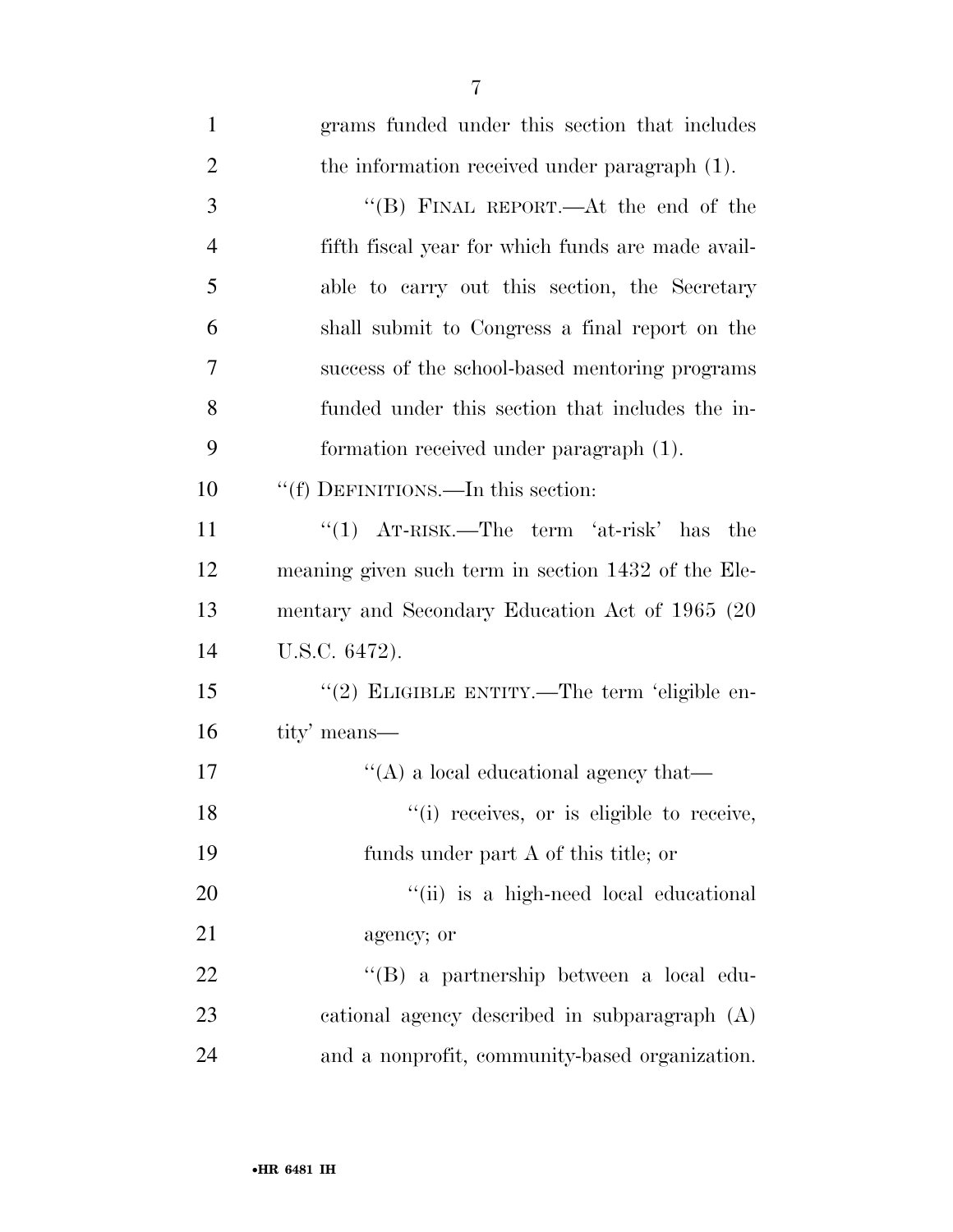| $\mathbf{1}$   | "(3) ELIGIBLE STUDENT.—The term 'eligible               |
|----------------|---------------------------------------------------------|
| $\overline{2}$ | student' means a student who-                           |
| 3              | $\lq\lq$ is enrolled in a middle school served          |
| $\overline{4}$ | by an eligible entity; and                              |
| 5              | $\lq\lq$ (B) is an at-risk student.                     |
| 6              | "(4) HIGH-NEED LOCAL EDUCATIONAL AGEN-                  |
| 7              | CY.—The term 'high-need local educational agency'       |
| 8              | means a local educational agency that serves at least   |
| 9              | one high-need school.                                   |
| 10             | "(5) HIGH-NEED SCHOOL.—The term 'high-                  |
| 11             | need school' has the meaning given the term in sec-     |
| 12             | tion $2211(b)(2)$ .                                     |
| 13             | $\cdot\cdot(6)$ MIDDLE SCHOOL.—The<br>term 'middle      |
| 14             | school' means a nonprofit institutional day or resi-    |
| 15             | dential school, including a public charter school, that |
| 16             | provides middle school education, as determined         |
| 17             | under State law, except that the term does not in-      |
| 18             | clude any education below grade 6 or beyond grade       |
| 19             | 9.                                                      |
| 20             | "(7) PARENT.—The term 'parent' has the                  |
| 21             | meaning given the term in section 8101 of the Ele-      |
| 22             | mentary and Secondary Education Act of 1965 (20         |
| 23             | U.S.C. 7801).                                           |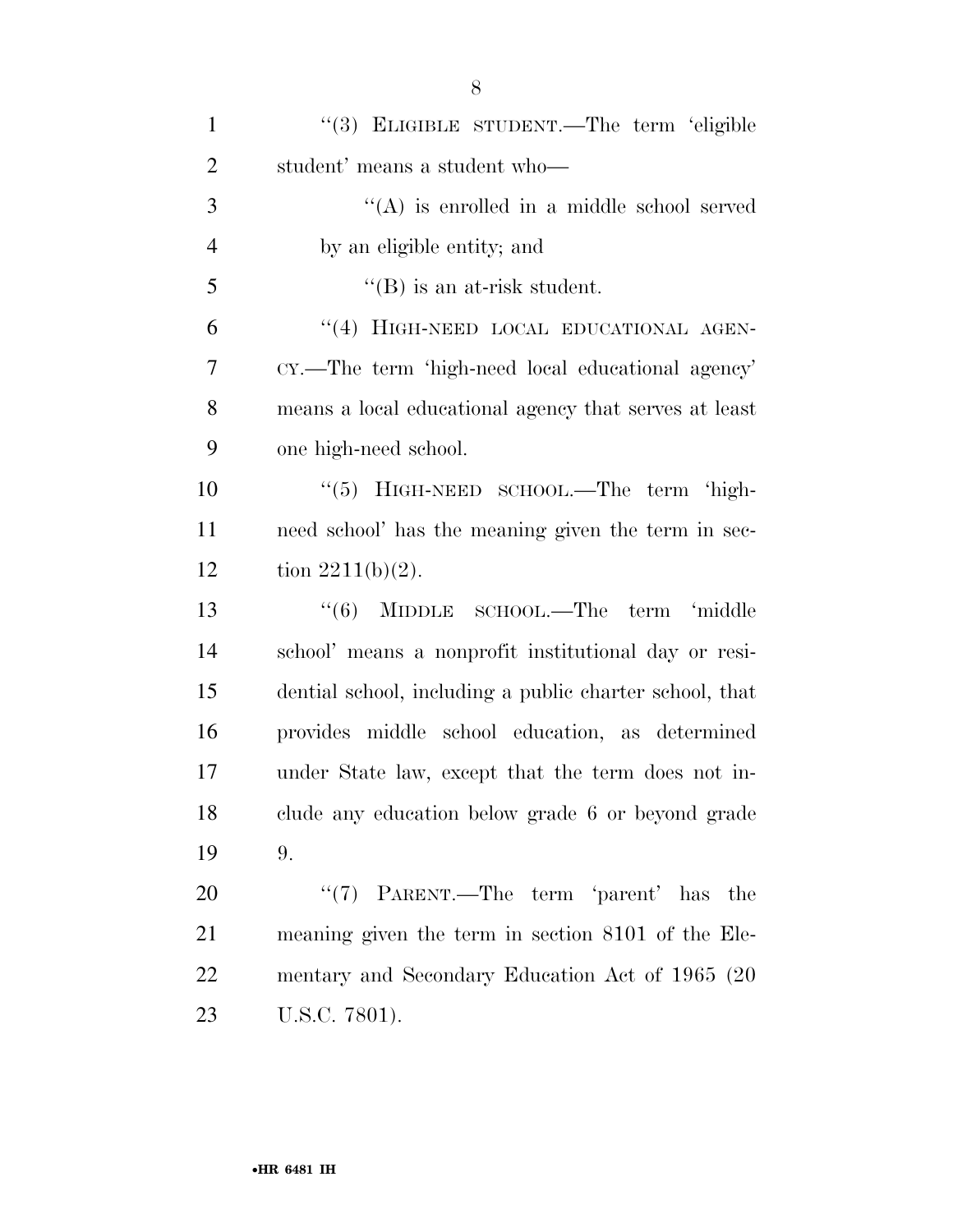| $\mathbf{1}$   | "(8) SCHOOL-BASED MENTORING.—The term                |
|----------------|------------------------------------------------------|
| $\overline{2}$ | 'school-based mentoring' refers to mentoring activi- |
| 3              | ties that—                                           |
| $\overline{4}$ | $\lq\lq$ are closely coordinated with a school       |
| 5              | by involving teachers, counselors, and other         |
| 6              | school staff who may identify and refer stu-         |
| 7              | dents for mentoring services; and                    |
| 8              | $\lq\lq$ assist at-risk students in improving        |
| 9              | academic achievement and attitudes toward            |
| 10             | school and reducing disciplinary referrals.          |
| 11             | "(9) SUCCESS COACH.—The term 'success                |
| 12             | coach' means an individual who-                      |
| 13             | $\lq($ A) is—                                        |
| 14             | "(i) an employee or volunteer of a                   |
| 15             | local educational agency in which a men-             |
| 16             | toring program receiving support under               |
| 17             | this section is being carried out; or                |
| 18             | "(ii) a volunteer or employee from a                 |
| 19             | nonprofit, community-based organization              |
| 20             | that provides volunteers for mentoring pro-          |
| 21             | grams in secondary schools; and                      |
| 22             | "(B) prior to becoming a success coach—              |
| 23             | "(i) received training from an eligible              |
| 24             | entity, which, at a minimum, was 2 hours             |